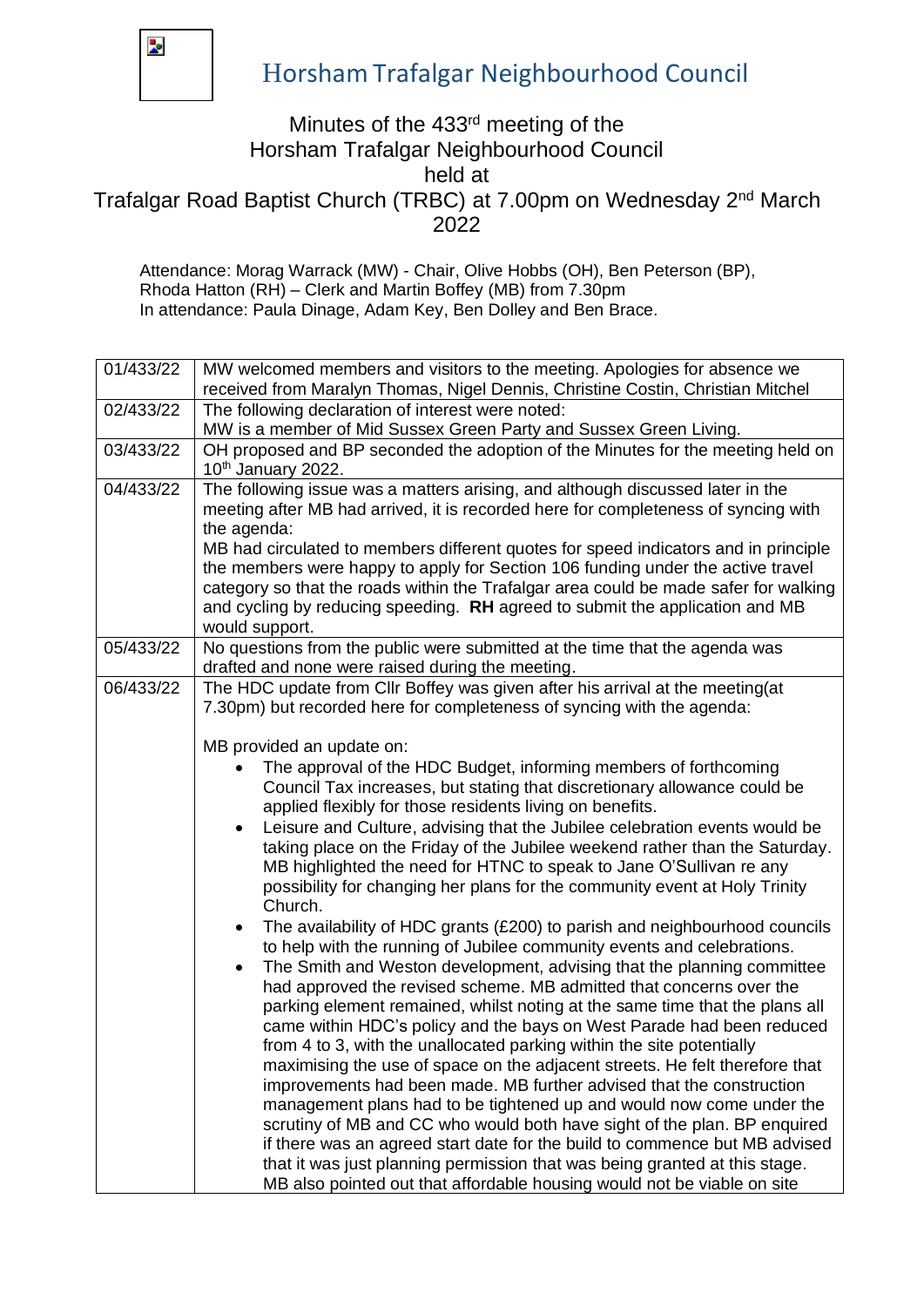

|           | however, funds will be offered towards affordable housing schemes                                                                                                        |
|-----------|--------------------------------------------------------------------------------------------------------------------------------------------------------------------------|
|           | elsewhere in the district.<br>The proposal for the Highwood Community Centre will go to the next<br>٠                                                                    |
|           | cabinet meeting but it had broadly been supported by the advisory group.                                                                                                 |
|           | There was not a lot to report on the local plan as discussions around the<br>$\bullet$                                                                                   |
|           | water neutrality issue continued to take place. MB did however highlight a                                                                                               |
|           | potential problem for deterring a development in the Southwater/Shipley                                                                                                  |
|           | area if no local plan had been agreed.                                                                                                                                   |
|           | Continuing on from the discussions about the speed indicator, MB advised that he                                                                                         |
|           | was interested in getting involved in the '20's Plenty' campaign with a view to this                                                                                     |
|           | being implemented in the Trafalgar area, but first he needed to review the data<br>shown by the speed indicator to ascertain if travel is within the required parameters |
|           | for such a project.                                                                                                                                                      |
| 07/433/22 | Nigel Dennis had sent his apologies and therefore no WSCC update given at the                                                                                            |
|           | meeting. However, ND had requested (via an email) feedback from members on                                                                                               |
|           | the CPZ review regarding the hours of operation. In particular he wished to know if                                                                                      |
|           | the 2-hour arrangement was still regarded as suitable or if members felt there was<br>a preference for all-day restrictions and whether or not any adjacent roads should |
|           | be considered for inclusion.                                                                                                                                             |
|           |                                                                                                                                                                          |
|           | A discussion on this was taken when MB was able to answer questions posed and                                                                                            |
|           | it was felt that possibly the West Parade zone could be extended down from<br>Newlands to Trafalgar. MB agreed to check the current zone situation and assess            |
|           | whether permits for residents moving into the Smith and Weston Development                                                                                               |
|           | would be disallowed. BP agreed to liaise with ND to ascertain if he had any further                                                                                      |
|           | ideas for the area.                                                                                                                                                      |
| 08/433/22 | No missing or damaged street furniture was noted at the meeting.                                                                                                         |
| 09/433/22 | Correspondence:                                                                                                                                                          |
|           | a. The report for the Neighbourhood Wardens for January 2022 had been emailed                                                                                            |
|           | to member and this was accepted.                                                                                                                                         |
|           |                                                                                                                                                                          |
|           | In response to HDC's offer of a tree, for planting under the Queen's Green<br>b.                                                                                         |
|           | Canopy Project, potential places for planting were discuss as were the possible                                                                                          |
|           | varieties of trees. BP agreed to email members so that they could submit their                                                                                           |
|           | suggestions for location. The following were however raised at the meeting:                                                                                              |
|           | Replace the newly fallen tree on Rushams Road                                                                                                                            |
|           | <b>Hardy Close</b>                                                                                                                                                       |
|           | The green on Churchill Avenue                                                                                                                                            |
|           | BP and OH agreed to help with maintenance that is required during the first two                                                                                          |
|           | years after planting.                                                                                                                                                    |
| 10/433/22 | Planning applications had previously been circulated to members and it was agreed<br>that there was no further action on any of these.                                   |
| 11/433/22 | No temporary traffic regulation orders had been submitted                                                                                                                |
| 12/433/22 | Clarity was given to the number of vacancies currently available on the                                                                                                  |
|           | Neighbourhood Council which amounted to two. It was confirmed that as one of                                                                                             |
|           | these vacancies had already been through the required notification process with                                                                                          |
|           | residents, this positions could be filled by a co-opted candidate.                                                                                                       |
|           | The vacancy that has more recently arisen through IR-A's departure needs to also<br>go through the required notification process with residents and RH agreed to write   |
|           | to Claire Hawken at HDC to progress this. In due course this casual vacancy will<br>then need to be advertised on the notice boards on The Rec and Cootes Green but      |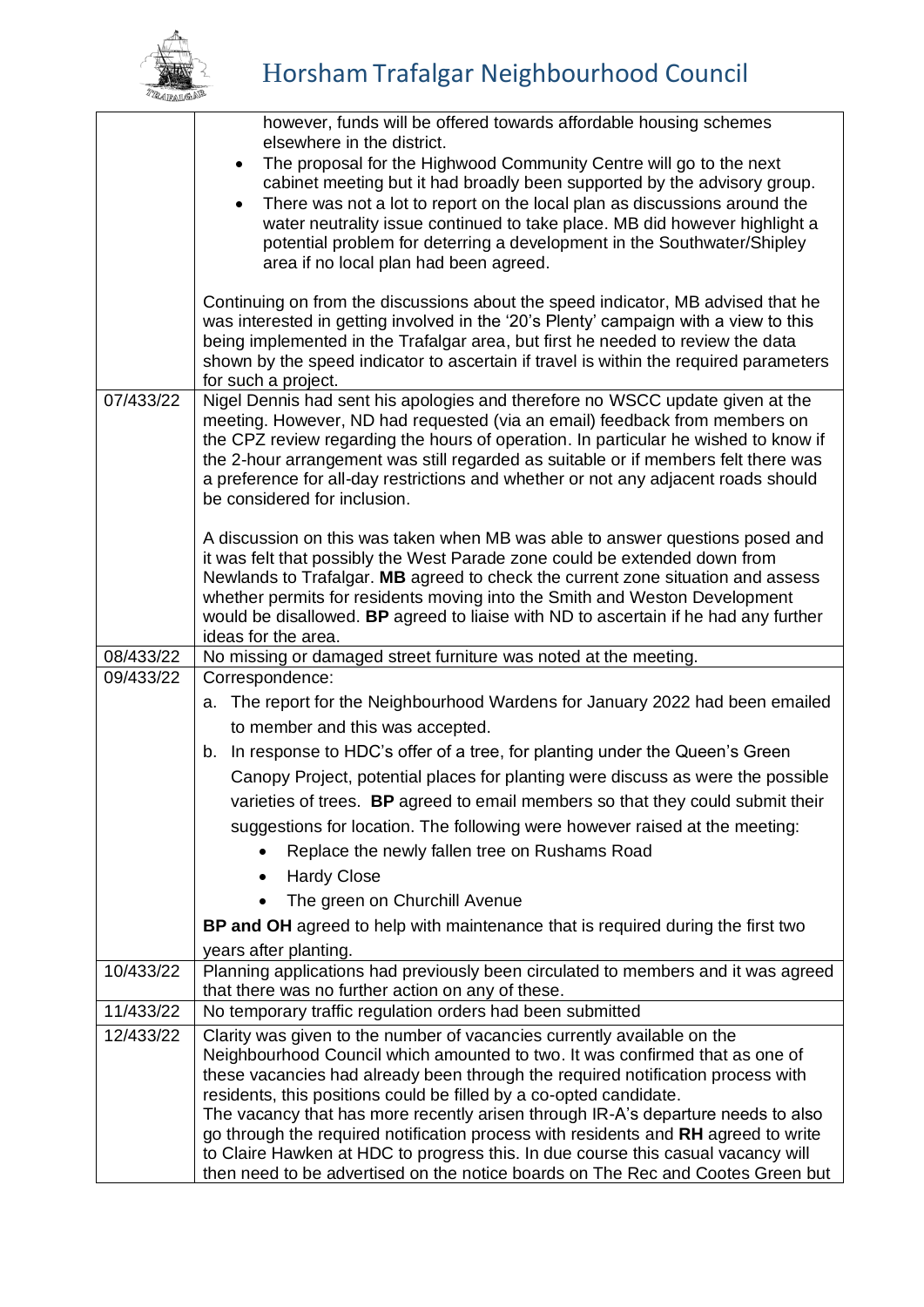

## Horsham Trafalgar Neighbourhood Council

|           | if no bi-election is requested by residents in the allotted time-frame, this position<br>could subsequently be filled via a co-option.                                                                                                                                                                                                                                                                                                                                                                                                                                                                                                                                                                                                                                 |
|-----------|------------------------------------------------------------------------------------------------------------------------------------------------------------------------------------------------------------------------------------------------------------------------------------------------------------------------------------------------------------------------------------------------------------------------------------------------------------------------------------------------------------------------------------------------------------------------------------------------------------------------------------------------------------------------------------------------------------------------------------------------------------------------|
| 13/433/22 | Financial Matters: (Ben Brace left meeting).                                                                                                                                                                                                                                                                                                                                                                                                                                                                                                                                                                                                                                                                                                                           |
|           | All members approved the £130 reimbursement to MB for the annual subscription<br>for the two Neighbourhood Council email accounts that he had funded via his<br>personal credit card.                                                                                                                                                                                                                                                                                                                                                                                                                                                                                                                                                                                  |
|           | <b>RH</b> agreed to contact Sharon Evans at HDC to ascertain whether or not the<br>Treasurer role has to be held by an elected councillor.                                                                                                                                                                                                                                                                                                                                                                                                                                                                                                                                                                                                                             |
| 14/433/22 | The following updates were received from members who had attended outside<br>committees:                                                                                                                                                                                                                                                                                                                                                                                                                                                                                                                                                                                                                                                                               |
|           | MT had recently sent email updates relating to the Neighbourhood Warden's<br>a<br>Steering Group. In particular, she had informed members about the e-bikes that<br>had been purchased to ease their role in getting quickly from one area to<br>another.                                                                                                                                                                                                                                                                                                                                                                                                                                                                                                              |
|           | OH had attended the Youth Provision Meeting at park side via a Face to Face<br>b<br>meeting. She reported that one tender for the '4the Youth' contract had been<br>submitted and the outcome of this would be determined on 3 <sup>rd</sup> March. The<br>meeting had also been attended by Forest and Denne Neighbourhood Council<br>representatives. OH advised that the 'Snax Wagon' might need replacing in due<br>course and highlighted that issues with drugs, refugees and the Bohunt<br>coverage by wardens were also discussed at the meeting.                                                                                                                                                                                                              |
| 15/433/22 | It was agreed that the following members would attend the forthcoming outside                                                                                                                                                                                                                                                                                                                                                                                                                                                                                                                                                                                                                                                                                          |
|           | committee meetings:<br>a. MT - Age UK Partnership Meeting on Friday, 18 March 2022 at Lavinia House,<br>Dukes Square, Horsham, RH12 1GZ.<br>b. MW and MB - HALC Zoom meeting on Wednesday 16th March 2022                                                                                                                                                                                                                                                                                                                                                                                                                                                                                                                                                              |
| 16/433/22 | It was agreed that the following items would be included in the spring release of the<br><b>HTNC Newsletter:</b><br>chatty cafe scheme<br>Talking Benches in the Rec<br>Leonard Crosbie Award for service to the Community<br>Walking in Sussex (emailed 14 <sup>th</sup> February 2022)<br>Collingwood Road - Sale of land<br>CPZ detail from Nigel                                                                                                                                                                                                                                                                                                                                                                                                                   |
| 17/433/22 | As the TRBC venue was more comfortable, warmer, and easily accessible for<br>visitors, it was agreed that future meeting of HTNC would be held at The Trafalgar<br>Road Baptist Church on a Wednesday evening when there was no hiring charge.                                                                                                                                                                                                                                                                                                                                                                                                                                                                                                                         |
| 18/433/22 | Under any other business, BP wished to discuss the matter of protecting trees in<br>the neighbourhood. He highlighted one in particular in the grounds of the Action<br>Medical site on North Parade which is a large weeping beech tree. It was felt that<br>this needed to be recorded somewhere and various options were suggested<br>including the Sussex bio-diversity file, Horsham Green Spaces, Treezilla, The<br>Woodland Trust or that Sally Sanderson at Friends of Horsham Park might also be<br>able to help. BP would link with Ben Brace once MW had shared contacts and in<br>the meantime PD and BP would take a look in the grounds of the Medical Action<br>site.<br>MW raised the fact that she had been notified by a resident about a Maroon Car |
|           | that appeared to have been left abandoned in the area of Collingwood Road<br>Trafalgar Road. As it was questionable whether or not the car was taxed and<br>legally parked, RH agreed to contact the Neighbourhood Wardens.                                                                                                                                                                                                                                                                                                                                                                                                                                                                                                                                            |